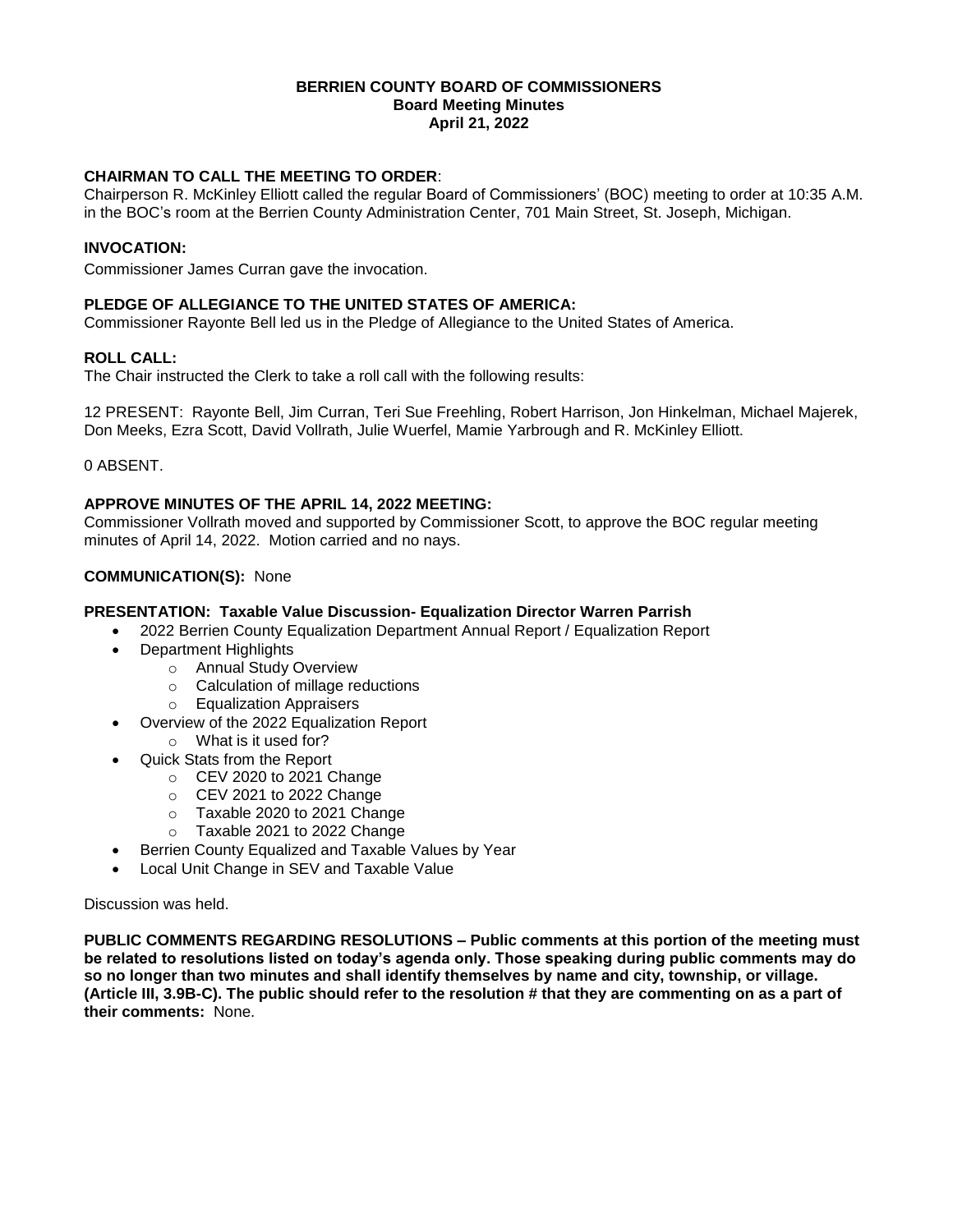# **CONSENT CALENDAR:**

Commissioner Scott moved and seconded by Commissioner Freehling, to approve today's Consent Calendar as presented:

| Resolutions # | Description                                                        |
|---------------|--------------------------------------------------------------------|
| P2204004      | <b>Monthly Per Diems</b>                                           |
| F2204027      | <b>Weekly Bills</b>                                                |
| B2204074      | <b>Weekly Requisitions</b>                                         |
| P2204237      | United Way NFP Funding Agreement- Nurse Family Partnership program |
| P2204238      | United Way Raising up Healthy Babies Program Agreement             |
| P2204239      | United Way Triple P Program Funding Agreement                      |
| F2204242      | Taxable Value Submission to State for Equalization                 |
| P2204247      | <b>Complement Change Road Department</b>                           |
| A2204248      | Critical Bridge List Submission for Road Funding                   |

The Chair instructed the Clerk to call the roll with the following results:

12 YEAS: Curran, Freehling, Harrison, Hinkelman, Majerek, Meeks, Scott, Vollrath, Wuerfel, Yarbrough, Bell and Elliott.

Motion carried, no nays.

## **ADDED RESOLUTION(S):** None

## **COMMITTEE REPORT(S) – Finance, Administration, and Personnel & Human Services, Committees:**

The Finance, Administration and Personnel & Human Services Committees presented their Committee Reports. Discussion was held. Parent Committee minutes are available at [www.berriencounty.org.](http://www.berriencounty.org/)

## **COMMISSIONER REPORT(S):**

The Commissioners presented their outside committee reports.

## **ADMINISTRATOR REPORT:**

Administrator Brian Dissette gave his Administrator's Report.

#### **GENERAL PUBLIC COMMENTS - Those speaking during public comments may do so no longer than two minutes and shall identify themselves by name and city, township, or village. (Article III, 3.9B-C):**

Jerry Sirk, Benton Harbor, spoke about last year's Annual Mason Sock Drive.

Tony Benhart, Sodus Township, spoke about the road project and that BC BIT money should be used in rural areas first.

Karen Garlanger, St. Joseph Charter Township, introduced herself as a 2022County Commissioner candidate to the Board.

Matt (Unknown), spoke about homeless people.

Michael Hoyh, City of Benton Harbor, spoke about unsolved crime in Benton Harbor and the misinformation that is being circulated.

## **OTHER BUSINESS:** None.

#### **ANNOUNCEMENTS/REMINDERS:**

Chairperson Elliott reminded everyone that there is a night meeting on Thursday, May 5, 2022 at 6:00 p.m. at MSU Extension Office.

## **ADJOURNMENT:**

The meeting was adjourned at 11:39 A.M.